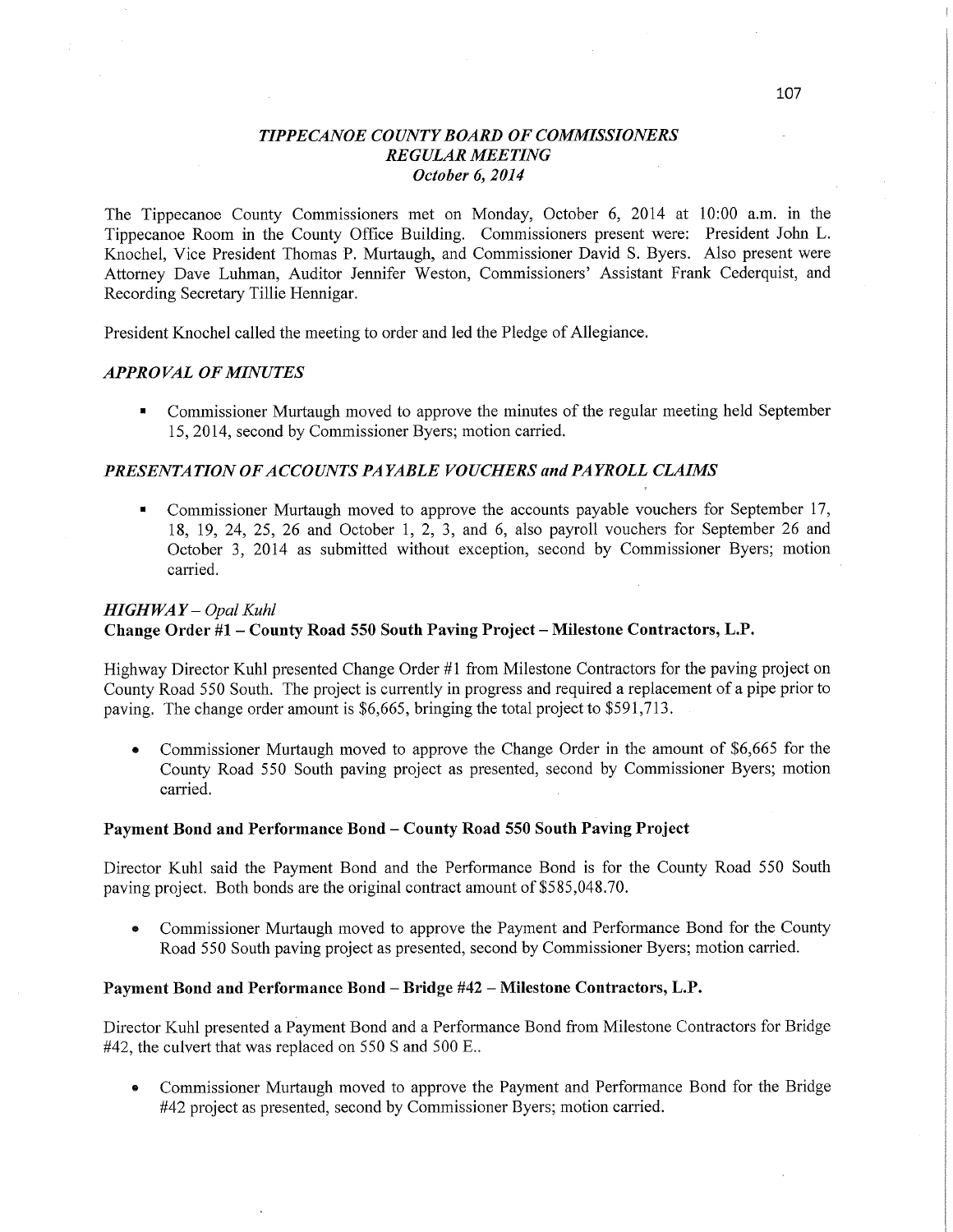## *RESOLUTION 2014-17-CM - ESTABLISHING INTENT T 0 CONDUCT A COMMISSIONERS" SALE*

Attorney Luhman said the Resolution is to sell Tax Sale Certificates for properties that have been through the Tax Sale and did not receive a minimum bid. **A** list of the properties is attached to the Resolution. The Commissioners may take title to the properties and authorize the sale of the Certificates. Adoption of the Resolution allows the Auditor and Treasurer to proceed by scheduling the Commissioners' Sale. Attorney Luhman said there are approximately 60 properties that qualify for the sale.

• Commissioner Murtaugh moved to approve Resolution 2014-17-CM, second by Commissioner Byers; motion carried.

# *ORDINANCE 2014-17-CM—* [ST *Reading— AMENDING COUNTY CODE CHAPTER* 90 *ANIJWAL CONTROL*

• Commissioner Murtaugh moved to hear Ordinance 2014-17-CM on 1<sup>st</sup> reading, second by Commissioner Byers.

Attorney Doug Masson presented a revision to the Animal Control Ordinance, made necessary by various events through previous years and also new proposals regarding sterilization of dogs and cats. The revision removes the licensure language which **hasn't** been enforced since the General Assembly passed <sup>a</sup> law in 2006 requiring **a** County Option Dog Tax be imposed before a licensure system can be adopted by **<sup>a</sup>**County. The revision changes the rabies inoculation which is currently annually to be parallel with the State Administrative Code, requiring inoculation within three months and not less than every three years after that. The revision cleans up the humane treatment section requiring only potable water is given to animals. The impoundment section gives **Animal** Control and Shelters more flexibility on whether and when to impound, removing the impoundment of unlicensed animals since there is no longer a licensure system. It also removes mandatory impoundment for **lack** of inoculation and raises the redemption fee fiom \$10 to \$25.

Attorney Masson continued to say the revision authorizes the Animal Control Officer to seek a bond from the court when the case is criminal or a court case with a court order to impound. The revision allows agreements for impoundment of larger, exotic animals on <sup>a</sup>case-by-case basis. It adds references to the **Animal** Control Commission arid specifies the procedure to pay a ticket directly to the Clerk versus going through the court system as an option. It removes current ordinances set up with *first warning, second ojj'ense,* and *third oflense* with staggered fines and creates a single base fine for each offense. **A** new *habitual oflender* category is added and would be handled through the court to apply the penalty.

As a population control effort, the newer part adds Breeder's Permit Sterilization requirement, modeled from Hamilton County, specifying it does not apply to commercial breeders who are governed by state law. There is no fee for the permit but must be obtained every year. It prohibits the sale or transfer from a litter for which there was no permit; however, it does give the Animal Control Officer some discretion where justice requires. Sterilization is required within six months, or nine months with veterinarian approval, unless the owner has a breeder's permit. The permit is good for one animal for one litter for <sup>a</sup> twelve month period. Litter registration and a litter number are handled by the Animal Control Officer; the litter number must be provided to buyers of the animal. Specified immunizations are required prior to transferring an animal and the sale or transfer prior to eight weeks of age is restricted. Fines range from \$200 to up to \$2,500 for acts of *animal cruelty* and *habitual offender*.

President Knochel invited public comment in favor of or opposed to the Ordinance. There were none.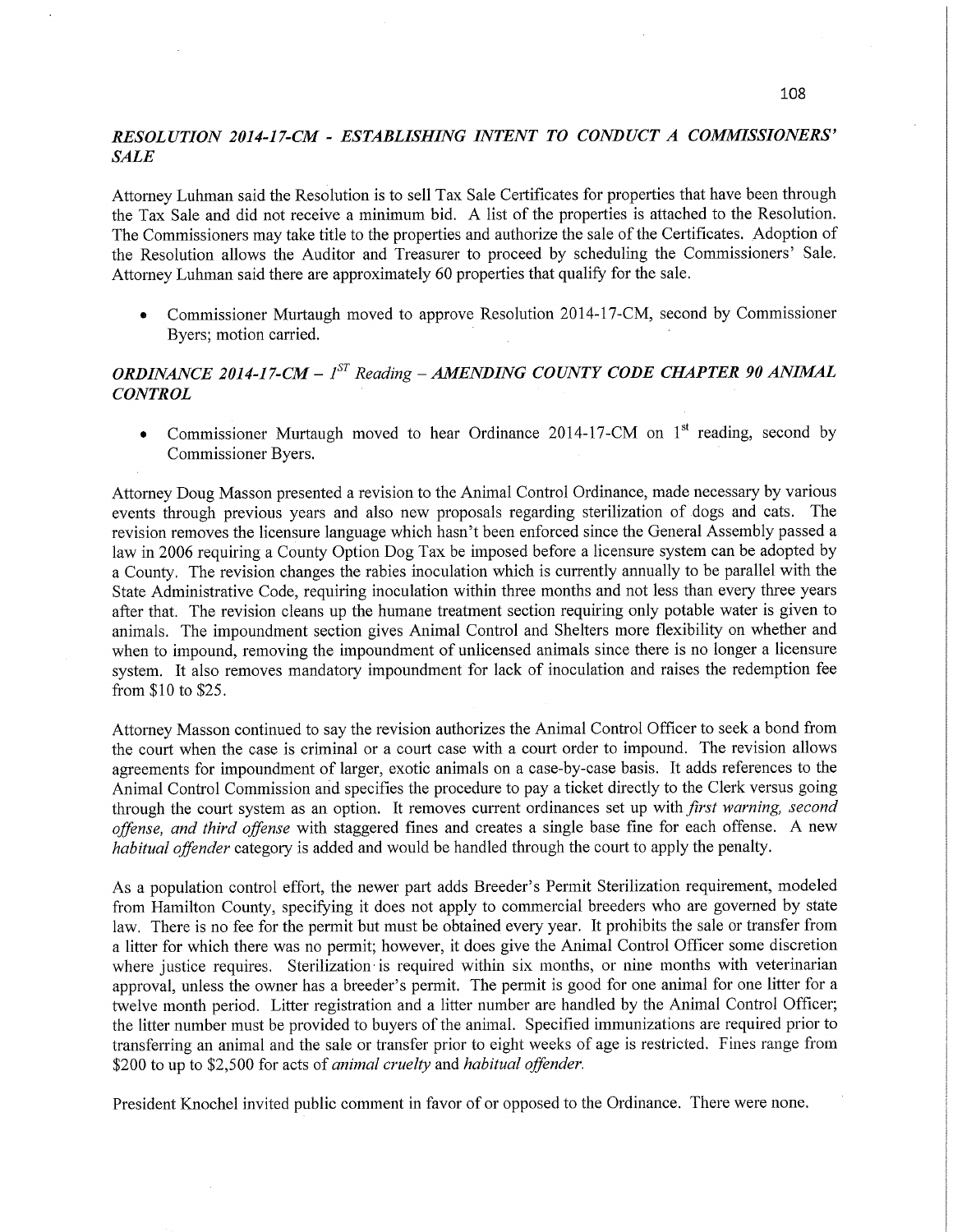Commissioner Murtaugh commended Sheriff Brown and Attorney Masson for their work on updating and revising the Ordinance. He is concemed'about the amount of time the Animal Control Officer will spend monitoring and enforcing breeder's permits and sterilization. ' He encouraged the public to provide feedback prior to the 2<sup>nd</sup> reading. Area Plan Commission (APC) Director Sallie Fahey said the zoning ordinance regulates breeding kennels separately from boarding kennels. When an application is received for a breeding kennel, APC would check with animal control. Commissioner Murtaugh said the breeder's permit is for any individual producing a litter, falling under the duties of the Animal Control Officer.

Auditor Weston recorded the vote.

| Murtaugh     | Aye |
|--------------|-----|
| Knochel      | Aye |
| <b>Byers</b> | Aye |

Ordinance 2014-17-CM passed 3-0 on  $1<sup>st</sup>$  reading.

### *BUILDING COMMISSION* — Ken *Brown*  **Continuation** of **Unsafe Structure Public Hearing** —— **9028 Yorktown Street, Stockwell,** IN

Building Commissioner Brown said the owner, Mr. Wilbur was ordered to bring his building out of the definition of "unsafe" and complete a roof project. Mr. Brown presented pictures that were taken this morning saying it appears that all exterior work has been completed. The interior had some ceiling joists that were falling down; the damaged ones have been replaced with new lumber Some construction trash remains in the back of the building but Mr. Brown and Commissioner Byers agreed that Mr. Wilbur has complied with all orders

**0** Commissioner Byers moved to dismiss the pending order as Mr. Wilbur has substantially complied with prior orders, second by Commissioner Murtaugh; motion carried.

### *BOARD* OF *ELECTIONS &* RE *GISTRA TION* **—** *Jared Bond, Brian Mangus, Christa Coffey*  **2014** General Election **Satellite** Voting **Locations ' 2014 General Vote Center** Sites '\

Democrat Co-Chairperson Brian Mangus presented the proposed sites for early voting and for Election Day. The only change is the Lafayette Shrine Club/Debbie's Catering required a contract for paymen<sup>t</sup> (\$100) for use of the facility; no other sites are currently paid. Clerk Coffey said the Shrine Club facility is the only location on that side of town that is ADA compliant and paying them has not created any concerns at this point.

Voting opens tomorrow in the Tippecanoe County Office Building oh the third floor.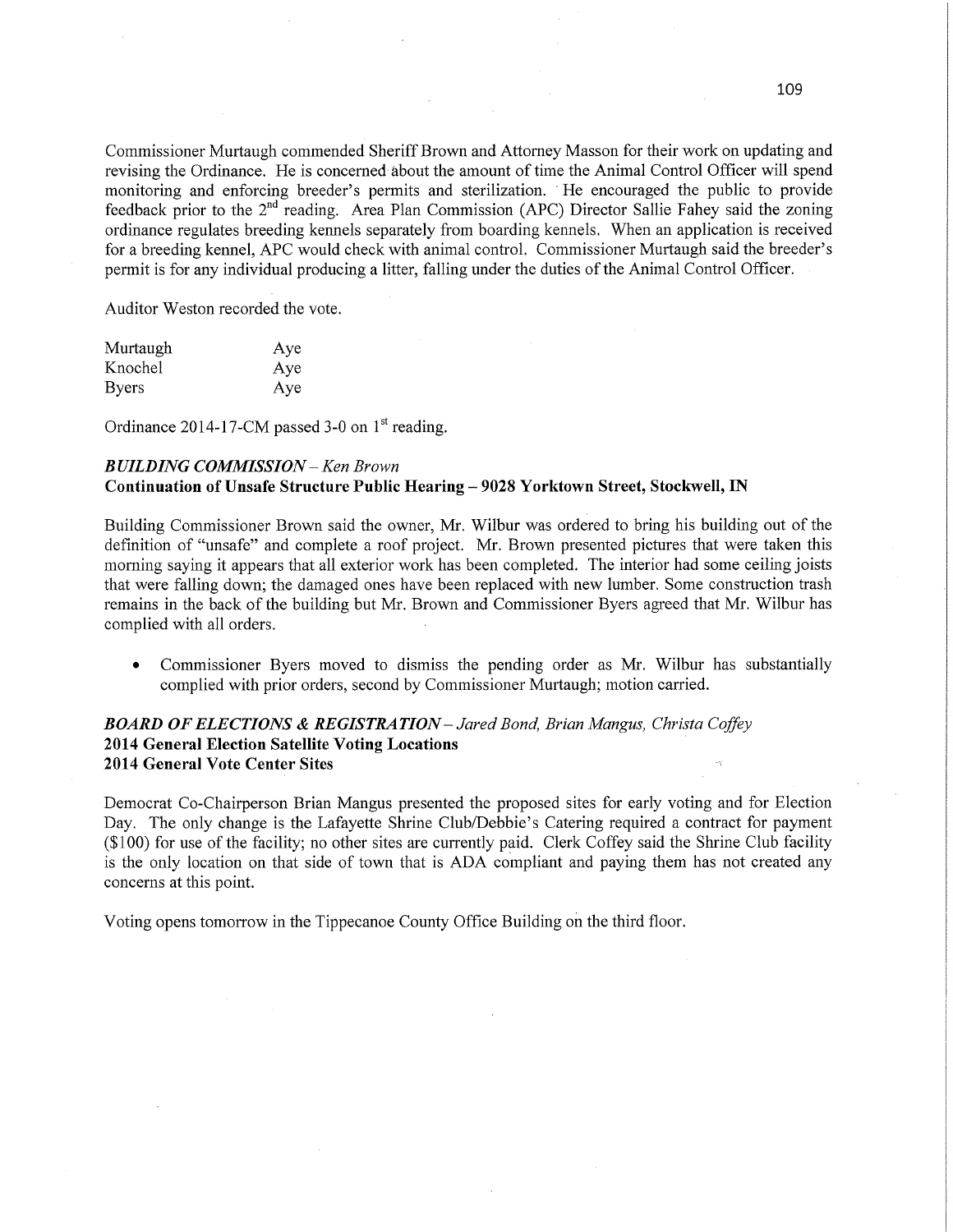|  |  | 2014 GENERAL ELECTION SATELLITE VOTING LOCATIONS |  |
|--|--|--------------------------------------------------|--|
|  |  |                                                  |  |

| DATE           | TIME                                                      | LOCATION                      | <b>ADDRESS</b><br><b>All Control</b> |
|----------------|-----------------------------------------------------------|-------------------------------|--------------------------------------|
| Oct 15         | 9AM-4PM                                                   | PURDUE UNIVERSITY             | 128 MEMORIAL MALL                    |
|                |                                                           | STEWART CENTER                | <b>UNDER THE MURAL</b>               |
| Oct 16         | 9AM-11AM                                                  | <b>INDIANA VETERANS' HOME</b> | 3851 N RIVER ROAD                    |
|                |                                                           | LIBRARY                       | <b>WEST LAFAYETTE</b>                |
| Oct 17         | 9AM-2PM                                                   | WESTMINSTER VILLAGE           | 2741 N SALISBURY ST                  |
|                |                                                           |                               | WEST LAFAYETTE                       |
| Oct 20         | 9AM-1130AM                                                | ROSEWALK COMMONS              | 250 SHENANDOAH DR                    |
|                |                                                           |                               | LAFAYETTE                            |
| Oct20          | 1PM-3PM                                                   | ROSEWALK VILLAGE              | 1903 UNION ST                        |
|                |                                                           |                               | LAFAYETTE                            |
| Oct21          | 9AM-1130AM                                                | <b>FRIENDSHIP HOUSE</b>       | 1010 CUMBERLAND AVE                  |
|                |                                                           |                               | <b>WEST LAFAYETTE</b>                |
| Oct 22         | 9AM-1130AM                                                | GREENTREE ASSITED LIVING      | 3675 SENIOR PL                       |
|                |                                                           |                               | <b>WEST LAFAYETTE</b>                |
|                | Oct 22<br>1PM-3PM                                         | <b>CUMBERLAND POINTE</b>      | 1051 CUMBERLAND AVE                  |
|                |                                                           |                               | <b>WEST LAFAYETTE</b>                |
| Oct 24         | 9AM-2PM                                                   | UNIVERSITY PLACE              | 1700 UNDBERG RD                      |
|                |                                                           |                               | <b>WEST LAFAYETTE</b>                |
| Oct 25 - Nov 1 | NOON-7PM DAILY                                            | PAYLESS-GREENBUSH             | 2200 GREENBUSH STREET                |
|                |                                                           | LAFAYETTE                     |                                      |
|                | Oct 25- Nov 1<br>NOON-7PM DAILY<br>PAYLESS-MAPLE POINT DR |                               | 2513 MAPLE POINT DR                  |
|                |                                                           |                               | LAFAYETTE                            |
| Oct 25- Nov 1  | NOON-7PM DAILY                                            | PAYLESS- BECK LANE            | <b>65 BECK LANE</b>                  |
|                |                                                           |                               | LAFAYETTE                            |
| Oct 25- Nov 1  | NOON-7PM DAILY                                            | PAYLESS- WEST LAFAYETTE       | 1032 SAGAMORE PKWY WEST              |
|                |                                                           |                               | <b>WEST LAFAYETTE</b>                |

 $\overline{\phantom{a}}$ 

|                                    | <b>Tippecanoe County</b>      |                       |
|------------------------------------|-------------------------------|-----------------------|
| St. Lawrence Church- Social Hall   | 1916 Meharry St               | Lafayette             |
| <b>Faith Community Center</b>      | 5526 St Road 26 E             | Lafavette             |
| Lafayette City Hall                | 20 N 6 <sup>th</sup> Street   | Lafayette             |
| <b>Jenks Rest Senior Center</b>    | 1915 Scott Street             | Lafayette             |
| Lafayette Fire Station #5          | 750 N Creasy Lane             | Lafayette             |
| Lafayette Shrine Club              | 3024 Old State Road 25 N      | Lafayette             |
| 4-H Fairgrounds- Home Ec Bldg      | 1010 Teal Road                | Lafavette             |
| Eagles Lodge                       | $3208518^{th}$ Street         | Lafayette             |
| <b>Evangelical Covenant Church</b> | 3600 S <sub>9</sub> th Street | Lafayette             |
| The Outpost Catering               | 2501 Old US Hwy 231 S         | Lafayette             |
| <b>Purdue Memorial Union</b>       | 101 N Grant Street            | West Lafayette        |
| <b>Morton Community Center</b>     | 22 N Chauncey Ave             | <b>West Lafayette</b> |
| <b>Federated Christian Church</b>  | 2400 Sycamore Lane            | <b>West Lafavette</b> |
| <b>Burtsfield Gymnasium</b>        | 1800 N Salisbury Street       | <b>West Lafayette</b> |
| Calvary Baptist Church             | 310 Kalberer Road             | West Lafayette        |
| Wabash Twp Fire Station #1         | 2899 Klondike Road            | West Lafayette        |
| <b>Battle Ground Fire Station</b>  | 112 North Street              | <b>Battle Ground</b>  |
| Dayton United Methodist            | 7201 Wesleyan Drive           | Dayton                |
| Clarks Hill Christian Church       | 9510 Pearl Street             | Clarks Hill           |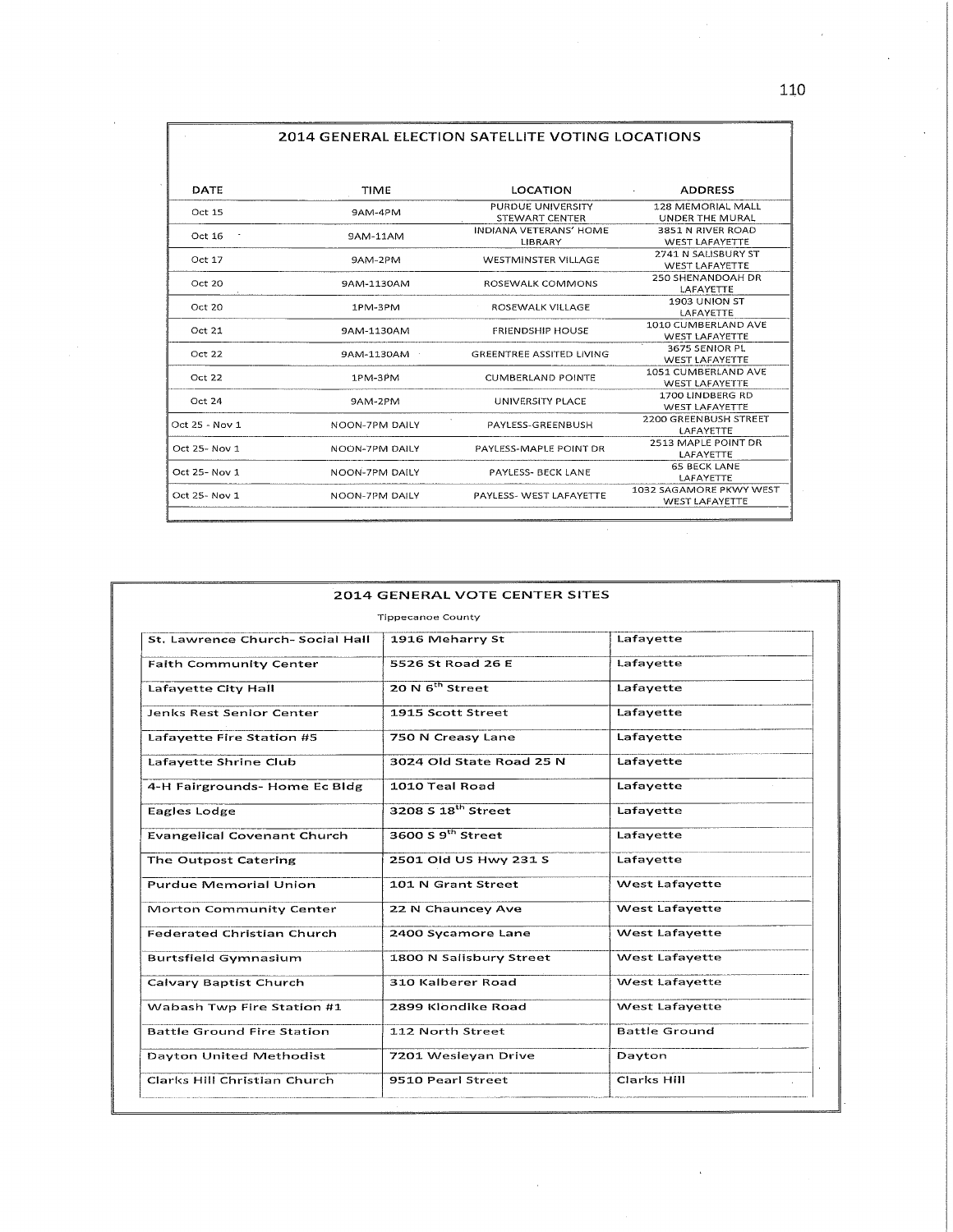• Commissioner Murtaugh moved to approve the 2014 General Election Satellite Voting Locations and the 2014 General Vote Center Sites as presented, second by Commissioner Byers; motion carried.

#### **Poll Worker Contract & Oath**

Mr. Mangus said the only change to the Poll Worker Contract & Oath is an added line for the Poll Worker's address for ease of delivery of payment.

**0** Commissioner Murtaugh moved to approve the P011 Worker Contract & Oath as presented, second by Commissioner Byers; motion carried.

#### *S* UR VE *Y* 0R *— Zach Beasley*

### **Acceptance** of **Deed —** Lot #3 **Shepherd's Point Tract (Detention** Pond)

Surveyor Beasley presented a Deed for Lot #3 Shepherd's Point Subdivision saying at the September meeting, the Drainage Board approved Shepherd's Point residential subdivision located on the southeast corner of County Road 500 North and 50 West as a county regulated drain. The petitioner requests the detention basin, which serves as the discharge point for storm water collection, be transferred into the County's name. The request is non-typical and Surveyor Beasley would not normally recommend approval; however, in this case, it is warranted and he agrees with the petitioner's request. It is a County regulated drain and there was never a Homeowner's Association for the subdivision. Without the property taxeé being paid, it Will end up on the Property Tax Sale **list.** He supports and recommends approval of the deed transfer into the Commissioners name. Attorney Luhman said there may be outstanding taxes but he is unsure of Whom the taxes are assessed to; Surveyor Beasley is also unsure.

**0** Commissioner Murtaugh moved to accept the Deed for Lot #3 in Shepherd's Point Subdivision for the detention pond as presented, second by Commissioner Byers; motion carried.

#### *CORONER* **—** *Mindy Brooks*

Coroner employee Mindy Brooks requested approval of <sup>a</sup>quote in the amount of \$734.65 from Mulhaupt's to change the locks at the Coroner's office. The previous transfer company distributed keys labeled "*do not duplicate*"; a breach of security occurred. Those having keys to the Coroner's office are maintenance and Deputy Coroners. The transfer company has access to the morgue only through an outside door with no access to the office, file, or evidence room. **A** list of the names and their key numbers are kept for reference. Mulhaupt's quote was the cheapest of the quotes received.

**0** Commissioner Murtaugh moved to accept the quote from Mulhaupt's in the amount of \$734.65 as presented, second by Commissioner Byers; motion carried.

### *HUMAN RESOURCES* — *Shirley Mennen*  **Proposed 2015 Holiday** Schedule

Human Resources Director Mennen presented the proposed 2015 Holiday Schedule saying she mirrored the State schedule with the exception of the Thanksgiving and Christmas holidays. There are a total of 14 holidays for 2015. President Knochel said he disagreed with the schedule not recognizing President's Day.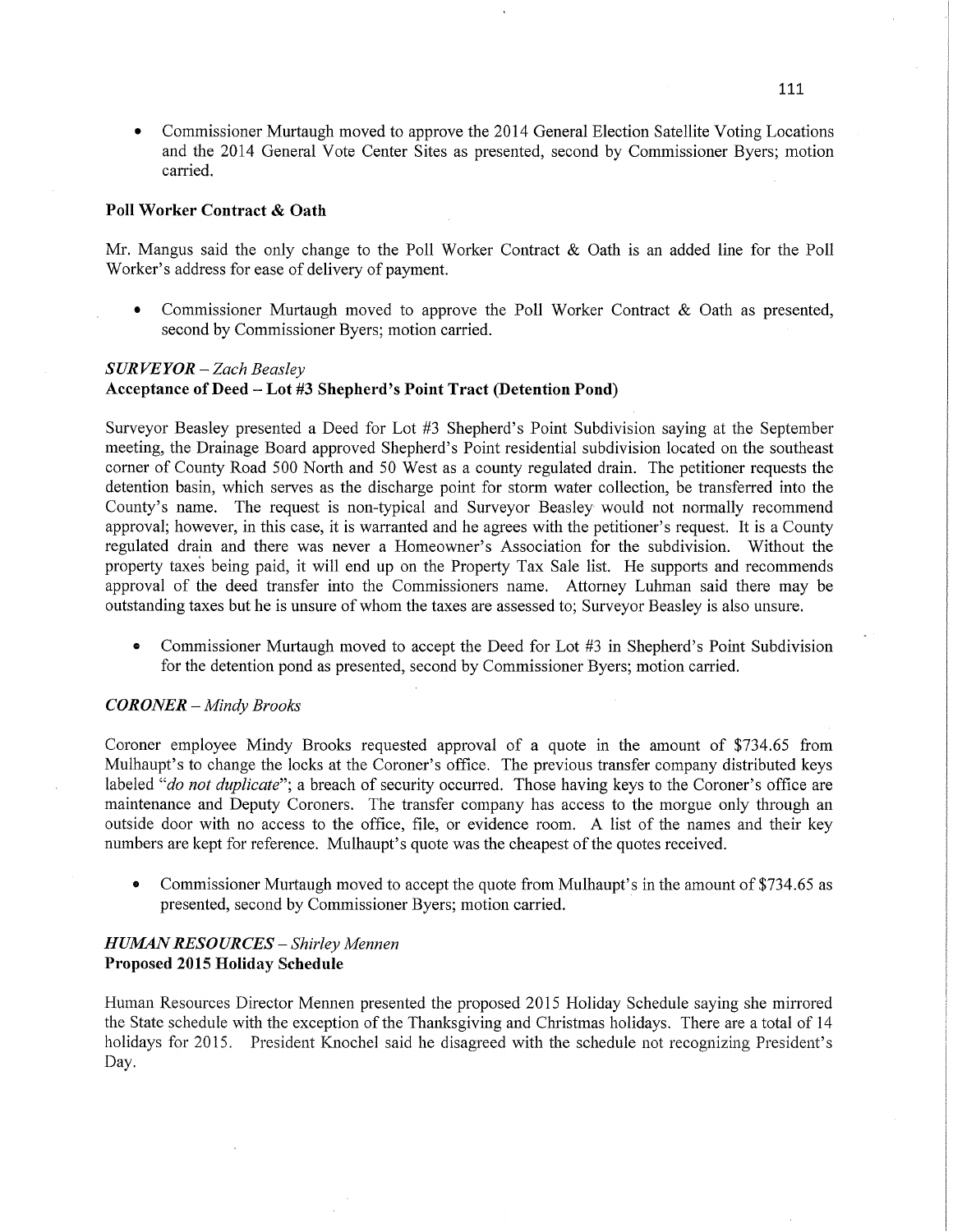| <b>DATE</b>       | <b>HOLIDAY</b>              | DAY       |
|-------------------|-----------------------------|-----------|
| January 1, 2015   | New Year's Day              | Thursday  |
| January 19, 2015  | Martin Luther King Jr. Day  | Monday    |
| April 3, 2015     | Good Friday                 | Friday    |
| May 5, 2015       | <b>Primary Election Day</b> | Tuesday   |
| May 25, 2015      | Memorial Day                | Monday    |
| July 3, 2015      | Independence Day            | Friday    |
| September 7, 2015 | Labor Day                   | Monday    |
| October 12, 2015  | Columbus Day                | Monday    |
| November 3, 2015  | <b>General Election Day</b> | Tuesday   |
| November 11, 2015 | Veterans Day                | Wednesday |
| November 26, 2015 | Thanksgiving Day            | Thursday  |
| November 27, 2015 | Thanksgiving Holiday        | Friday    |
| December 24, 2015 | Christmas Holiday           | Thursday  |
| December 25, 2015 | Christmas Holiday           | Friday    |

**0** Commissioner Murtaugh moved to approve the 2015 Holiday Schedule as presented, second by Commissioner Byers; motion carried.

### *GRANTS* **—** *Frank Cederquist*  **Permission** to **Accept Grant**

Commissioners' Assistant Cederquist requested permission to accept a grant for the Drug Free Coalition in the amount of \$125,000 fiom the Substance Abuse and Mental Health Services Administration (SAMHSA). It is a continuation **grant** in year 7 of 10 years to be used for training and travel administration, other professional services, and administrative miscellaneous.

**0** Commissioner Murtaugh moved to accept the grant for the Drug Free Coalition in the amount of \$125,000 from **SAMHSA** as presented, second by Commissioner Byers; motion carried.

Commissioners' Assistant Cederquist requested permission to accept **a** grant for Supérior Court 3 fiom the Indiana Judicial Center in the amount of \$10,500. The grant is a continuation **grant** for mediation for the Court Improvement Program.

**0** Commissioner Murtaugh moved to accept the grant for Superior Court 3 for \$10,500 from the Indiana Judicial Center as presented, second by Commissioner Byers; motion carried.

Commissioners' Assistant Cederquist requested permission to accept a grant for TEMA in the **amount** of \$13,450 from the Indiana Department of Homeland Security (IDHS) for the Tippecanoe County LEPC, HMEP grant for HazMat training.

**<sup>0</sup>**Commissioner Murtaugh moved to accept the grant for TEMA in the amount of \$13,450 from IDHS for HazMat training as presented, second by Commissioner Byers; motion carried.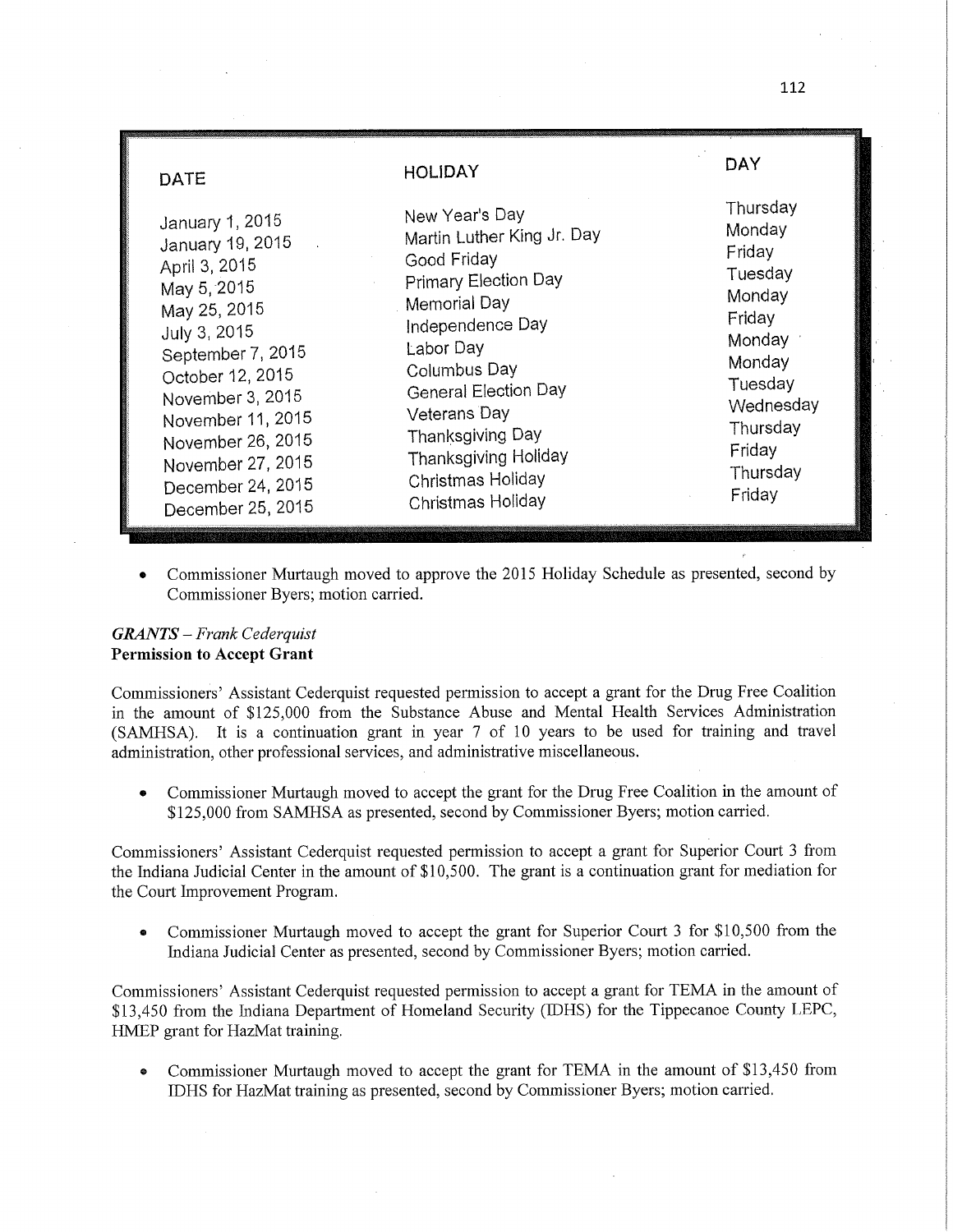Commissioners' Assistant Cederquist requested permission to accept <sup>a</sup>grant for CASA in the amount of \$5,692 from the Indiana Criminal Justice Institute (ICJI) for continuation of the VOCA through December 31, 2014. The grant pays for a CASA Volunteer Coordinator. A new grant will run from January 1 through September 30, 2015.

**0** Commissioner Murtaugh moved to accept the grant for **CASA** in the amount \$5,692 from the *-* Indiana Criminal Justice Institute as presented, second by Commissioner Byers; motion carried.

### *CONTRA* CT FOR *FAIRGROUNDS* PRE *VENTA* TI VE *AIAINTENANCE* **—** *H* VAC *EQUIPMENT*

Commissioners' Assistant Cederquist said the contract is from Eberhardt Heating and Cooling for preventative maintenance for the HVAC system that was installed in the Exhibit Hall and Home Ec building. The contract is \$880.00 per year and includes two annual services, replacing filters, belts and batteries as per the contract.

**0** Commissioner Murtaugh moved to approve the preventative maintenance contract with Eberhardt in the amount of \$880.00 as presented; second by Commissioner Byers; motion carried.

### *SCOPE* OF SER VI CES — *FAIRGROUNDS* **—** *Dave Byers*

Commissioner Byers presented a Scope of Services from CHA and Associates for design research of the Fairgrounds Coliseum building at a cost of \$2,800.00. CHA is currently designing and studying the north and south buildings at the Fairgrounds. The Fairgrounds Improvement Committee recommended looking at all three structures for upgrading and modernization; the buildings as they exist could pose a potential fire hazard. The proposal should be returned in approximately three weeks.

**0** Commissioner Byers moved to approve the Scope of Services agreement as presented, second by Commissioner Murtaugh; motion carried.

### *APPOINTMENT* T0 *GREATER WABASH RIVER RESOURCE CONSERVATION & DEVELOPMENT CORPORATION*

Commissioners' Assistant Cederquist said the appointment is for Johanna Brown. Surveyor Beasley said the position is the Storm Water Educator for Tippecanoe County Partnership of Water Quality, **a** research and development group; Johanna will replace Monica Christopher.

**0** Commissioner Murtaugh moved to approve the appointment of Johanna Brown to the Greater Wabash River Resource Conservation & Development Corporation as presented, second by Commissioner Byers; motion carried.

### *APPOINTMENT* T0 *COMMON* WA GE *BOARD*

**0** Commissioner Murtaugh moved to approve the appointment of Frank Cederquist to serve on the Purdue University-West Lafayette campus Common Construction Wage Committee, second by Commissioner Byers; motion carried.

*UNFINISHED/NEW BUSINESS* – none

*REPORTS* ON *FILE*